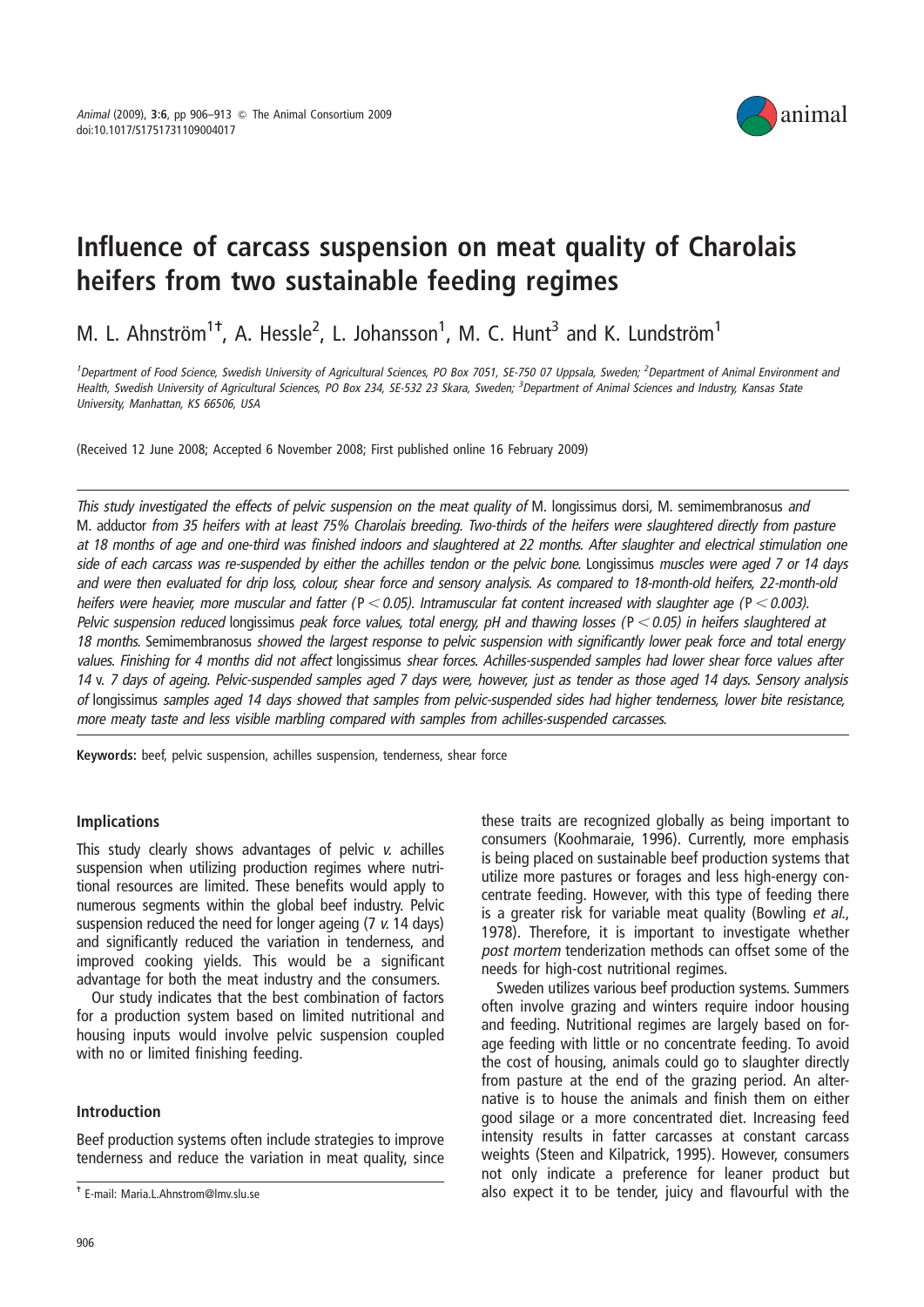latter two traits being strongly related to fat content (Huffman et al., 1996).

Tenderness and other beef meat quality attributes vary considerably due to cattle rearing system, slaughter age and other factors such as breed, gender and physical activity of the animals (Harper, 1999). Traditionally, the extensive production systems have been blamed for higher risk for large variation in carcass quality. One way to reduce the variation in tenderness is the use of pelvic suspension (Wahlgren et al., 2002; Maher et al., 2005). Ahnström et al. (2006) improved instrumental tenderness and reduced variation in instrumental tenderness of semimembranosus from young bulls by as much as 24% by using pelvic suspension compared to conventional achilles suspension. Hostetler et al. (1970) and Bouton et al. (1973) also showed that pelvic suspension increased sarcomere length and improved tenderness in beef. Pelvic suspension has clearly showed positive effects on tenderness in different beef categories such as heifers (Mooney et al., 1999), steers (Derbyshire et al., 2007), bulls (Wahlgren et al., 2002) and cows (Enfält et al., 2004).

The major aim of this work was to evaluate the combined effects of finishing grazing heifers on a forage-based diet with limited high-energy inputs just before slaughter and the benefits of using pelvic suspension and ageing time as effective tenderness interventions post slaughter on tenderness and other meat quality factors.

## Material and methods

### Cattle background

The animals were a sub-sample from a larger study concerning the effect of feed intensity and slaughter age on production traits (Hessle et al., 2007). The subgroup was composed of 35 heifers with at least 75% Charolais breeding.

#### Slaughter ages and feeding regimens

During the grazing period, all heifers were kept together on semi-natural grasslands (described by Hessle et al. (2007)) without supplemental feeding. Two-thirds of the heifers  $(n = 22)$  were slaughtered directly from pasture at 18 months of age, whereas one-third ( $n = 13$ ) was finished indoors and then slaughtered at 22 months of age. During the indoor finishing period, the heifers were fed ad libitum intake of silage combined with 2 kg of mixed grain (65% oat and 35% barley) per animal per day.

### Slaughter, chilling and carcass suspension

The animals were slaughtered at a commercial plant. Carcasses were electrically stimulated (80 V for 30 s) 30 min after exsanguination. The left side from each carcass was hung by the obturator foramen of the pelvic bone while the right side was suspended by its achilles tendon. Pelvic suspension was made with a rope attached around the cranial branch of pubis. Carcasses were chilled at 2 to  $4^{\circ}$ C for 2 days. The potential for cold shortening was minimized by electrical stimulation and mild chilling. During commercial

cutting, the fore- and hind-quarters were separated between ribs 10 and 11.

#### Quality measurements

A 50 cm section of M. longissimus dorsi was removed from both sides of all carcasses at 48 h post mortem from rib 11 posteriorly to the last lumbar vertebrae (see Figure 1 for sampling sites). Muscles were vacuum packaged and aged for an additional 5 days at  $4^{\circ}$ C. The *longissimus* pH was measured using a probe electrode (Knick SE104; Knick, Berlin, Germany) attached to a pH meter (WTW pH 340; Wissenschaftlich-Technische Werkstätten GmbH, Weilheim, Germany). A 1.5-cm-thick slice of longissimus was removed (see Figure 1) for colour measurements and chemical intramuscular fat (IMF) analysis. Two 10-cm-thick samples for shear force measurements were removed from the longissimus and vacuum packaged. One sample was aged 7 days in total and the other was aged 14 days in total prior to freezing at  $-20^{\circ}$ C. A 20-cm sample for sensory analyses was removed. vacuum packaged and aged 14 days before freezing.

The entire *M. semimembranosus* and *M. adductor* muscles were removed the day after slaughter from both sides from heifers slaughtered at 22 months of age. The muscles were vacuum packaged and aged at  $+4^{\circ}$ C. Seven days after slaughter, the pH was measured as described above. A 10-cm-thick sample was removed from both muscles for shear force measurements, and frozen at  $-20^{\circ}$ C 14 days after slaughter. These muscles were evaluated because of their economic value and location in the carcass region where pelvic suspension has significant impact.

#### Warner–Bratzler shear force

Instrumental tenderness was measured on longissimus, semimembranosus and adductor samples using the Warner-Bratzler shear force method described by Honikel (1998) with modifications as indicated below. Peak force (N) and total energy (Nmm, the area under the curve) were recorded. Warner–Bratzler samples were thawed vacuum packaged overnight at  $4^{\circ}$ C and then the sealed bag was placed in a water bath (20 $^{\circ}$ C) for 1 h to standardize the sample temperature and its resulting juice loss. The samples were revacuum packaged and the samples were cooked in the bag in



Figure 1 Sample locations from the *longissimus* muscle for technological and sensory evaluation of meat from Charolais heifers.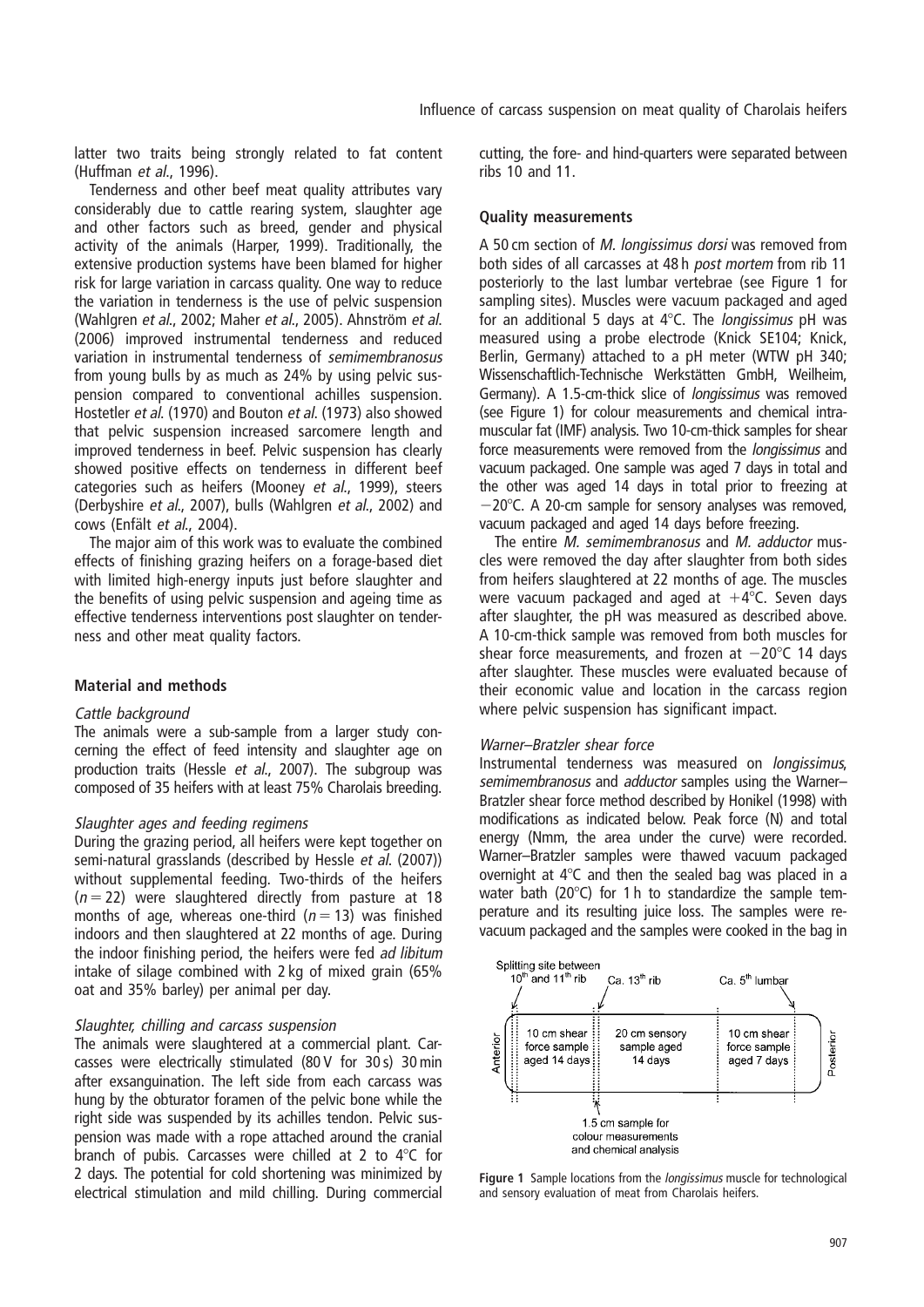Ahnström, Hessle, Johansson, Hunt and Lundström

a water bath for 2 h at  $70^{\circ}$ C. The weight of the meat samples was recorded before freezing, after thawing and after cooking to calculate the thawing and cooking losses. The cooked meat samples were stored at  $4^{\circ}$ C until evaluated for shear force the following day. From each sample, 40-mm-long strips with a 100-mm<sup>2</sup> (10  $\times$  10) cross-sectional area were removed with the fibre direction parallel to the longitudinal dimension of the sample. Twelve strips from each sample were sheared perpendicular to the fibre axis using a texture analyser HD 100 (Stable Micro Systems, Godalming, UK) equipped with a Warner–Bratzler shear force blade with a rectangular hole of 11 mm  $\times$  15 mm. The blade was 1 mm thick and had a speed of 0.83 mm/s when cutting through the samples. Averages were calculated for all strips from each sample and used for statistical analyses.

## Sensory analysis

The sensory samples from the *longissimus* muscle were thawed overnight at  $4^{\circ}$ C. They were wrapped in aluminium foil and cooked in a conventional oven at  $125^{\circ}$ C to an internal end-point temperature of  $70^{\circ}$ C. A descriptive test (conventional profiling (ISO, 1985)) was performed by a sevenmember panel. The panellists were experienced at assessing beef and trained in accordance with ISO 8586-1 (1993) before profiling. The samples were tempered to room temperature and served in coded Petri dishes in replicates as rectangular, 3.8-mm-thick slices. The crust and outer layer of the connective tissue were removed before presentation to the panel. The sensory attributes of acidity, fat taste, meat taste, juiciness, tenderness, bite resistance and visible marbling were judged on an intensity scale from 0 to 100. The assessments were performed in duplicate in a room with separate booths for each judge and a normal white light according to ISO 8589 (1988). The PSA programme (PSA system/3 2.9.1994) was used for data collection. Unsalted wafers and water were available for use between samples.

# Chemically determined intramuscular fat

Samples (1.5-cm thick and frozen at day 7) were partially thawed, chopped into small pieces, and mixed. Duplicate sub-samples were analysed for IMF by the SBR method (NMKL, 1989) after hydrolysis with HCl diethyl ether and petroleum ether for extraction. Values for the duplicates were averaged.

## Colour measurements

On day 7, a freshly cut sample was bloomed for 1 h in room temperature and evaluated using a Minolta chroma meter CR300 (Minolta, Osaka, Japan) with an 8 mm aperture and a  $0^\circ$  viewing angle with the specular component included. A white tile ( $L^* = 97.47$ ,  $a^* = -0.20$ ,  $b^* = 1.79$ ) was used for standardization as per the manufactures recommendations. CIE  $L^*$  (lightness),  $a^*$  (redness) and  $b^*$  (vellowness) values (Illuminant D-65) were obtained from three scans from each steak and averaged for statistical analysis.

## Statistical analysis

Statistical evaluation was performed using the MIXED procedure of SAS (version 9.1; SAS Institute Inc., Cary, NC, USA). For the carcass and fat traits, slaughter age (18 and 22 months) was included in the model as a fixed effect. For the meat quality traits, the suspension method and slaughter age and their interaction were fixed effects with animal as a random effect. Differences due to ageing were evaluated with the same model but with ageing time added (7 or 14 days). For the sensory evaluation, the random effect of panel member was also included. Differences between leastsquares means were evaluated with the pdiff option.

# Results

## Carcass traits

Carcasses from heifers slaughtered at 22 months (Table 1) were heavier ( $P = 0.001$ ), more muscular ( $P = 0.001$ ) and were fatter ( $P = 0.001$ ) than heifers slaughtered at 18 months. IMF also increased with slaughter age ( $P = 0.003$ ).

# Technological meat quality

pH, colour and water loss. For muscle pH in the longissimus (Table 2) there was an interaction effect between slaughter age and the suspension method ( $P = 0.036$ ). Muscle pH was slightly lower in the pelvic-suspended sides (5.51) compared to the achilles-hung sides (5.53,  $P = 0.013$ ) at 18 months, but with no difference between suspension methods at 22 months. The suspension method also affected the pH of the adductor muscle where the pelvicsuspended sides had a pH of 5.47 v. 5.50 for achilles-hung sides ( $P = 0.049$ ). The same effects tended to occur for semimembranosus samples ( $P = 0.062$ , Table 4).

Table 1 Carcass quality traits in Charolais heifers slaughtered at 18 and 22 months of age

| Quality trait             | 18 months $(n=22)$ | s.e. | 22 months $(n=13)$ | s.e. | P-value <sup>1</sup> |
|---------------------------|--------------------|------|--------------------|------|----------------------|
| Carcass weight (kg)       | 255                | 5.30 | 335                | 6.90 | 0.001                |
| Conformation <sup>2</sup> |                    | 0.23 | 9.2                | 0.30 | 0.001                |
| Fat class <sup>3</sup>    | 6.1                | 0.42 | 10.3               | 0.55 | 0.001                |
| IMF $(%)^4$               |                    | 0.17 | 2.6                | 0.22 | 0.003                |

IMF = intramuscular fat.<br><sup>1</sup>Significant values are formatted in bold ( $P < 0.05$ ). Significant values are formatted in bold ( $P < 0.05$ ).<br><sup>2</sup>Conformation: classification according to the EUPO

Conformation: classification according to the EUROP grading system,  $9 = R +$ ;  $7 = R -$ , a higher number means greater muscling.<br><sup>3</sup>Eat classification according to the EUROP grading system,  $10 - 4 -$ ; 6 – 2, a higher number mea

<sup>3</sup>Fat class: classification according to the EUROP grading system,  $10 = 4 - 6 = 2$ , a higher number means thicker fat cover.

<sup>4</sup>Chemically determined intramuscular fat percentage in *longissimus.*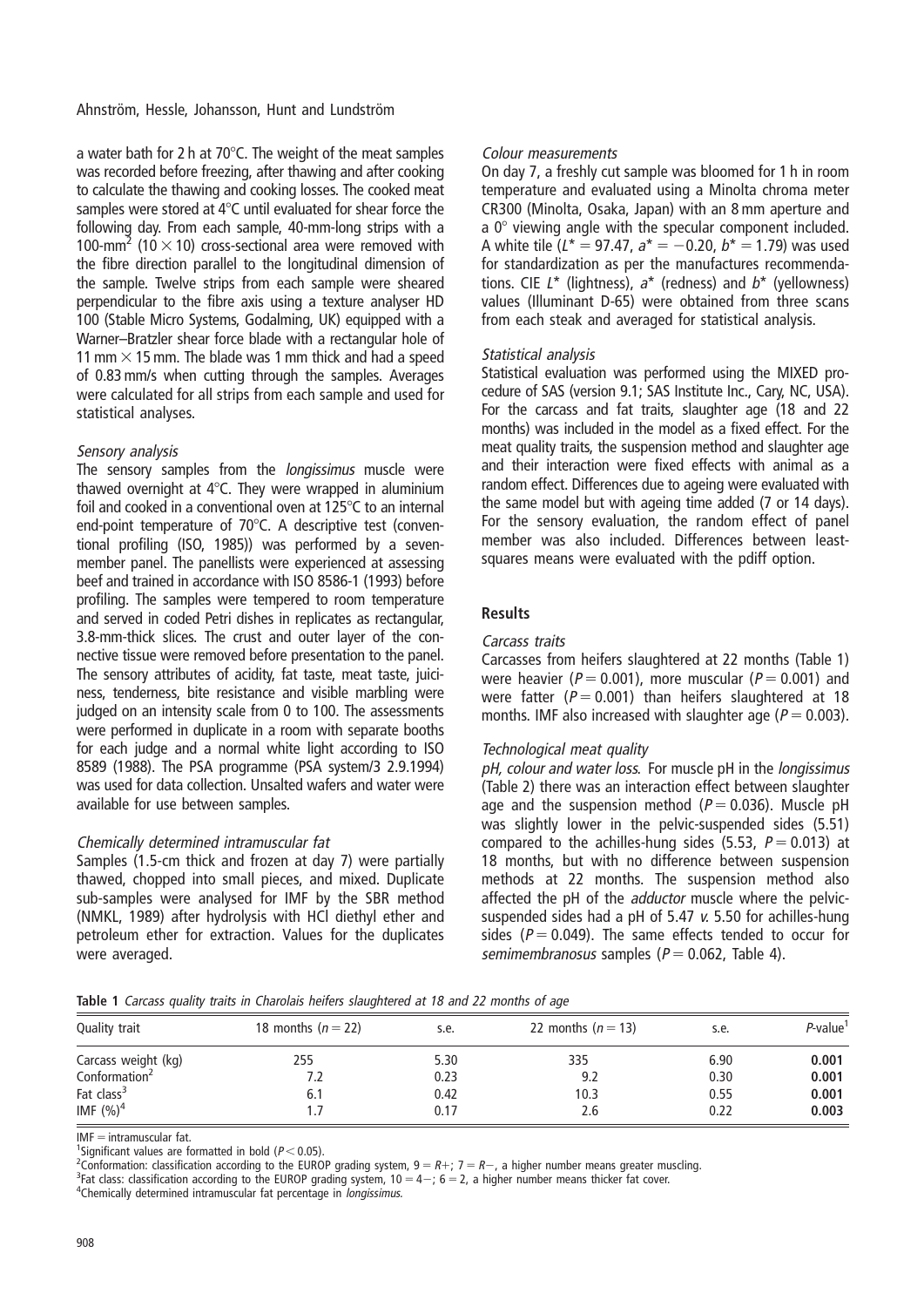|                          | Slaughter age 18 months |                     | Slaughter age 22 months |                       | $P$ -value <sup>1</sup> |                |                  |                      |                                             |
|--------------------------|-------------------------|---------------------|-------------------------|-----------------------|-------------------------|----------------|------------------|----------------------|---------------------------------------------|
| Quality trait            | Achilles<br>suspended   | Pelvic<br>suspended | Pooled<br>s.e.          | Achilles<br>suspended | Pelvic<br>suspended     | Pooled<br>s.e. | Slaughter<br>age | Suspension<br>method | Slaughter age $\times$<br>suspension method |
| Number of observations   | 22                      | 22                  |                         | 13                    | 13                      |                |                  |                      |                                             |
| pH                       | 5.53 <sup>c</sup>       | 5.51 <sup>b</sup>   | 0.01                    | 5.47a                 | 5.47 <sup>ab</sup>      | 0.02           | 0.019            | 0.320                | 0.036                                       |
| $L^*$                    | 34.3 <sup>bc</sup>      | 34.6 <sup>c</sup>   | 0.3                     | $33.4^{b}$            | 32.8 <sup>a</sup>       | 0.4            | 0.005            | 0.299                | 0.018                                       |
| $a^*$                    | $18.1^a$                | $18.4^{\text{ac}}$  | 0.2                     | $19.0^{bc}$           | $19.3^{b}$              | 0.3            | 0.012            | 0.107                | 0.977                                       |
| $b^*$                    | 3.4 <sup>a</sup>        | $3.5^{\circ}$       | 0.2                     | 4.0 <sup>ab</sup>     | 4.2 <sup>b</sup>        | 0.2            | 0.020            | 0.355                | 0.618                                       |
| Thawing loss 7 days (%)  | 6.4 <sup>a</sup>        | 5.6 <sup>b</sup>    | 0.3                     | 9.0 <sup>c</sup>      | 6.6 <sup>ab</sup>       | 0.4            | 0.001            | 0.001                | 0.003                                       |
| Thawing loss 14 days (%) | $6.2^{bc}$              | 5.5 <sup>a</sup>    | 0.3                     | 6.9 <sup>c</sup>      | 6.1 <sup>ab</sup>       | 0.4            | 0.161            | 0.004                | 0.924                                       |
| Cooking loss 7 days (%)  | $23.6^{b}$              | 21.9 <sup>a</sup>   | 0.6                     | 22.3 <sup>ab</sup>    | 20.9 <sup>a</sup>       | 0.7            | 0.091            | 0.025                | 0.769                                       |
| Cooking loss 14 days (%) | 18.8 <sup>a</sup>       | 19.3 <sup>a</sup>   | 0.4                     | 19.8 <sup>ab</sup>    | $21.2^{b}$              | 0.6            | 0.005            | 0.060                | 0.373                                       |

Table 2 Colour, pH and loss values from longissimus muscle from Charolais heifers slaughtered at 18 and 22 months of age

 $L^*$  is the lightness,  $a^*$  is the redness and  $b^*$  is the yellowness values.<br><sup>1</sup>Significant values are formatted bold (P < 0.05).

 $A^{-c}$  Means within a row with the same superscript letter are not different (P > 0.05).

Table 3 Shear variable traits in longissimus from Charolais heifers slaughtered at 18 and 22 months of age and suspended by the achilles tendon or the pelvic bone

|                                            | Slaughter age 18 months |                     | Slaughter age 22 months |                              |                     | $P$ -value     |                  |                      |                                             |
|--------------------------------------------|-------------------------|---------------------|-------------------------|------------------------------|---------------------|----------------|------------------|----------------------|---------------------------------------------|
| Shear variable                             | Achilles<br>suspended   | Pelvic<br>suspended | Pooled<br>s.e.          | <b>Achilles</b><br>suspended | Pelvic<br>suspended | Pooled<br>s.e. | Slaughter<br>age | Suspension<br>method | Slaughter age $\times$<br>suspension method |
| Number of observations<br>7 days of ageing | 22                      | 22                  |                         | 13                           | 13                  |                |                  |                      |                                             |
| Peak force (N)                             | 32.2 <sup>y</sup>       | 29.9                | 1.1                     | 30.3                         | 29.6                | 1.4            | 0.467            | 0.086                | 0.349                                       |
| Peak force $(CV^2, %$                      | 15.9 <sup>c</sup>       | 10.0 <sup>a</sup>   | 0.8                     | $13.2^{b}$                   | 9.8 <sup>a</sup>    | 1.0            | 0.118            | 0.001                | 0.183                                       |
| Total energy (N mm)                        | 171.7 <sup>by</sup>     | $156.0^{\circ}$     | 5.2                     | $168.2$ <sup>aby</sup>       | $154.0^{\circ}$     | 6.8            | 0.700            | 0.004                | 0.873                                       |
| Total energy $(CV^2, \frac{9}{6})$         | 16.8 <sup>b</sup>       | $12.4^{\circ}$      | 0.8                     | 15.7 <sup>b</sup>            | $14.4^{ab}$         | 1.1            | 0.648            | 0.005                | 0.104                                       |
| 14 days of ageing                          |                         |                     |                         |                              |                     |                |                  |                      |                                             |
| Peak force (N)                             | $29.7^x$                | 30.0                | 1.0                     | 28.1                         | 30.1                | 1.3            | 0.584            | 0.166                | 0.328                                       |
| Peak force $(CV^2, %)$                     | $13.9^{b}$              | 10.5 <sup>a</sup>   | 0.7                     | 10.5 <sup>a</sup>            | 9.7 <sup>a</sup>    | 1.0            | 0.023            | 0.016                | 0.115                                       |
| Total energy (N mm)                        | 155.8 <sup>x</sup>      | 154.1               | 4.7                     | $149.5^{x}$                  | 155.6               | 6.4            | 0.733            | 0.537                | 0.282                                       |
| Total energy $(CV^2, \frac{9}{6})$         | $15.8^{b}$              | 13.3 <sup>a</sup>   | 0.6                     | $13.4^a$                     | 11.7 <sup>a</sup>   | 0.9            | 0.013            | 0.010                | 0.619                                       |

<sup>1</sup>Significant values are formatted in bold ( $P < 0.05$ ). <sup>1</sup>Significant values are formatted in bold (P<0.05).<br><sup>2</sup>CV: coefficient of variation within sample.

a–cMeans within a row with no superscript or the same superscript letter are not different (P > 0.05).<br><sup>x,y</sup>Means within a column and variable with the same superscript letter do not differ between ageing times (P > 0.05)

Longissimus muscles from heifers slaughtered at 22 months of age and hung by the pelvic bone were slightly darker (lower  $L^*$  values,  $P = 0.018$ ) than *longissimus* from the achilles-suspended side (Table 2). Slaughter age influenced both  $a^*$  and  $b^*$  values, where heifers at 22 months of age had more red ( $P = 0.012$ ) and more yellow ( $P = 0.020$ ) meat than those at 18 months.

Although significant, the pH and colour differences due to pelvic suspension were small and likely of no practical significance.

Thawing losses for the longissimus were affected by the suspension method (Table 2). Muscles from both 18- and 22-month-old heifers that were aged 7 ( $P = 0.001$ ) or 14 days  $(P = 0.004)$  had lower thawing loss for pelvic-suspended compared to achilles-suspended sides. Cooking losses were higher for the achilles-suspended sides aged 7 days from heifers slaughtered at 18 months ( $P = 0.025$ ), compared to the other groups where no differences could be found. For samples aged 14 days, there were no differences in cooking losses between suspension methods within age group.

Thawing losses for the *adductor* and semimembranosus muscles followed a trend similar to the longissimus muscle, with lower losses in meat from pelvic-suspended sides compared to achilles-suspended sides ( $P = 0.001$  in both muscles). No differences in cooking losses occurred for either muscle (Table 4).

Warner–Bratzler shear force measurements. The longissimus samples aged 7 days from the 18-month group hung by the pelvic bone required less total energy  $(P = 0.011)$  to shear compared with the achilles-suspended group. A lower peak force ( $P = 0.033$ ) and therefore more tender meat was also found in these samples (tendency to overall effect,  $P = 0.086$ , Table 3). Although differences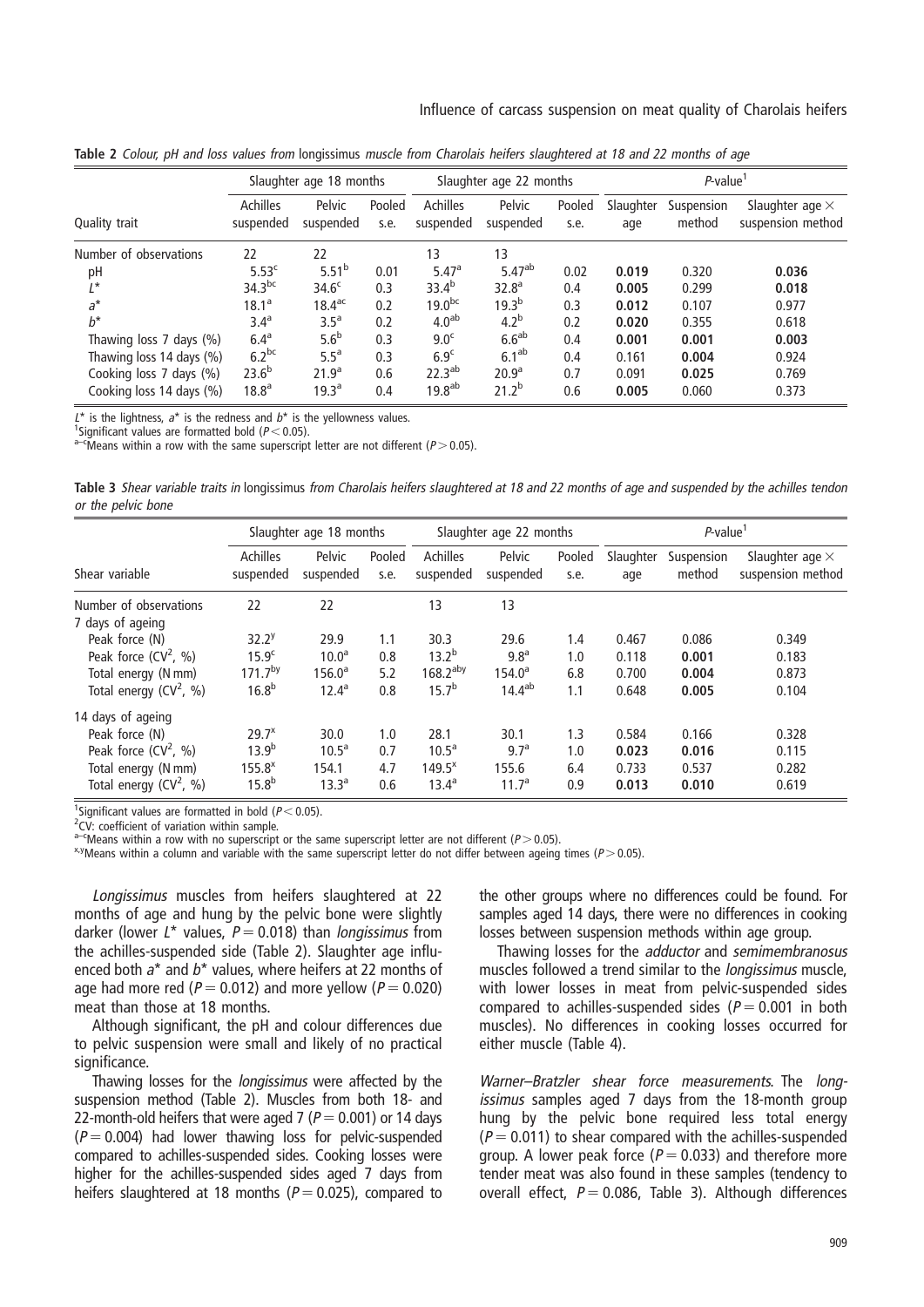were not significant between the suspension groups slaughtered at 22 months of age, the trend for lower total energy to shear was apparent within the pelvic suspension group. Finishing for 4 months had no effect on longissimus shear forces (Table 3).

When evaluating the effects of 7 v. 14 days of ageing for the longissimus (Table 3), samples from achilles-suspended sides aged 14 days were more tender with reduced peak force and total energy compared to those aged 7 days.

Table 4 Meat quality traits in semimembranosus and adductor from Charolais heifers ( $n = 13$ ) slaughtered at 22 months of age and suspended by the achilles tendon or the pelvic bone

| Quality trait                                          | Achilles<br>suspended | Pelvic<br>suspended | Pooled<br>s.e.     | P-value <sup>1</sup>    |
|--------------------------------------------------------|-----------------------|---------------------|--------------------|-------------------------|
| Semimembranosus<br>рH                                  | 5.49                  | 5.46                | 0.01               | 0.062                   |
| Thawing loss $(\%)$                                    | 7.3                   | 4.5                 | 0.5                | 0.001                   |
| Cooking loss (%)                                       | 23.9                  | 23.0                | 0.9                | 0.317                   |
| Peak force (N)                                         | 43.2                  | 32.9                | 1.7                | 0.001                   |
| Peak force $(CV^2, %)$                                 | 11.2                  | 11.4                | 0.8                | 0.875                   |
| Total energy (N mm)                                    | 237.0                 | 187.8               | 11.3               | 0.001                   |
| Total energy $(CV^2, %)$                               | 14.6                  | 13.3                | 1.2                | 0.353                   |
| Adductor<br>рH<br>Thawing loss (%)<br>Cooking loss (%) | 5.50<br>6.0<br>22.5   | 5.47<br>3.7<br>23.7 | 0.01<br>0.4<br>0.7 | 0.049<br>0.001<br>0.183 |
| Peak force (N)                                         | 33.0                  | 35.8                | 1.0                | 0.069                   |
| Peak force $(CV^2, %$                                  | 12.2                  | 12.0                | 0.8                | 0.902                   |
| Total energy (N mm)                                    | 195.1                 | 205.0               | 6.4                | 0.103                   |
| Total energy $(CV^2, %)$                               | 13.7                  | 14.4                | 0.9                | 0.414                   |

<sup>1</sup>Significant values are formatted in bold ( $P < 0.05$ ).

 $2CV$ : coefficient of variation within sample.

However, the pelvic-suspended sides aged 7 days were just as tender as those aged 14 days. The coefficients of variation for both peak force and total energy decreased with pelvic suspension at both 7 and 14 days of ageing for longissimus samples except from heifers slaughtered at 22 months of age and aged 14 days (Table 3).

Semimembranosus samples from pelvic-suspended sides (slaughter age 22 months, Table 4) were 24% lower in peak force  $(P = 0.001)$  and 21% lower in total energy  $(P = 0.001)$  compared with samples from achilles-suspended sides. No differences were found in shear force between the two suspension methods for the adductor muscle. The coefficients of variation within samples were not affected by the suspension method for either semimembranosus or adductor.

Two *longissimus* samples from carcasses hung by the achilles tendon and aged 14 days had total energy and peak force values that were two and three times higher, respectively, compared to the other samples in the same group. These outlier samples had peak force means over 100 N, whereas the other samples in the same group had a mean value of 30 N with s.d.  $=$  5. The samples aged 7 days or pelvic suspended from the same animals did not show these deviations. The results from these two outliers were excluded from the study, but are presented as overall means in Figure 2 to show the magnitude of differences.

### Sensory meat quality

Sensory analysis performed on longissimus samples showed that the suspension method strongly ( $P = 0.001$ ) affected all sensory traits except juiciness ( $P = 0.517$ ) and fat taste (tendency,  $P = 0.075$ ) (Figure 3 and Table 5). Muscles from pelvic-suspended sides had higher tenderness, lower bite resistance, stronger meat taste and less visible marbling



Figure 2 Overall means (with s.d.) for outliers ( $n = 2$ ) and normal samples (within 2 s.d.;  $n = 22$ ) for peak shear force samples aged 7 and 14 days. Bite resistance samples aged 14 days from achilles- and pelvic-suspended sides of longissimus from Charolais heifers slaughtered at 18 months of age.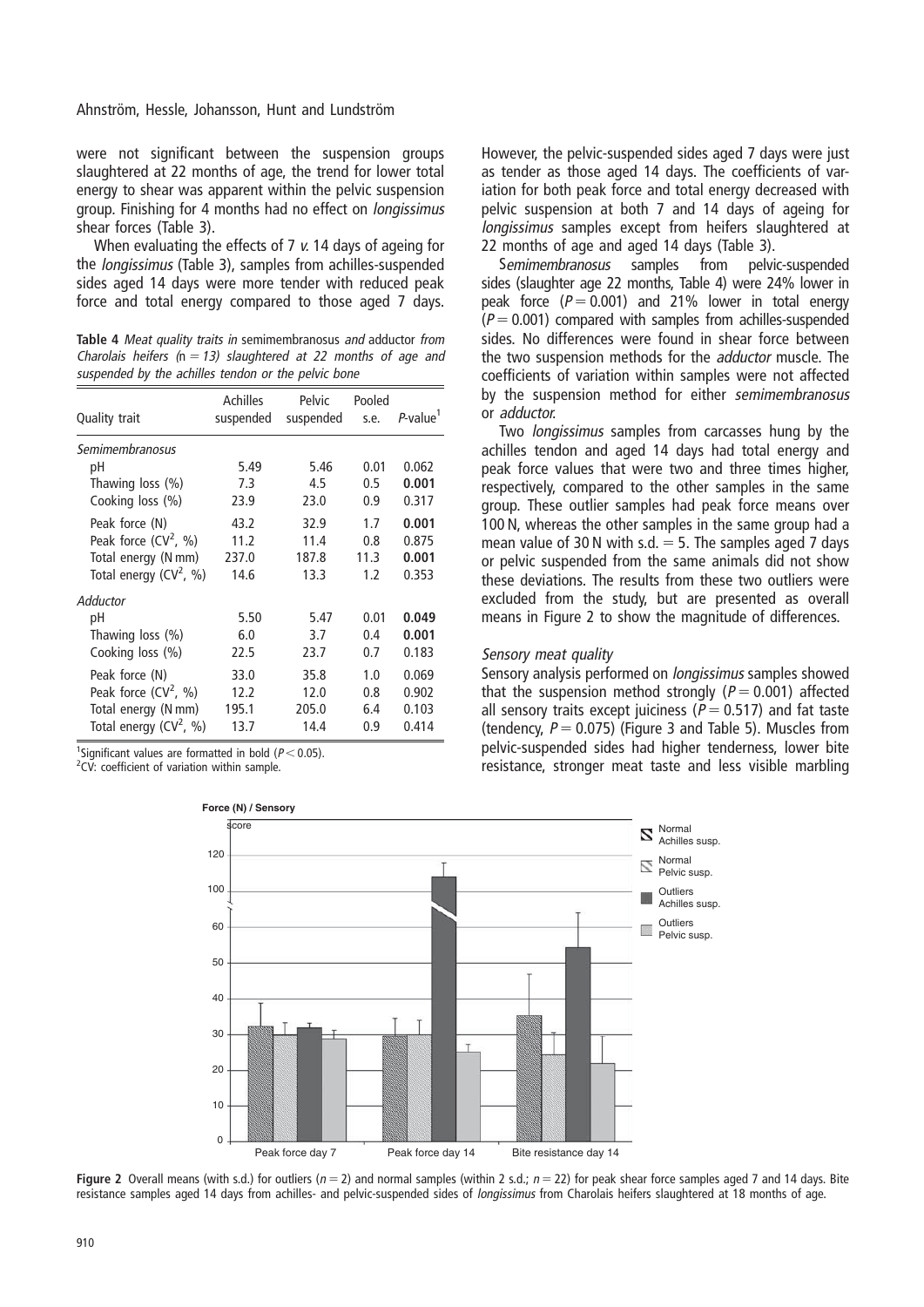

Figure 3 Sensory characteristics of *longissimus* samples aged 14 days from Charolais heifers with slaughter age 18 and 22 months and achilles and pelvic suspension (least-square means with standard error). Sensory scores within an attribute with the same letter are not different ( $P > 0.05$ ). P-values for each trait can be found in Table 4.

than meat from achilles-suspended sides at both 18 and 22 months. For *longissimus* tenderness, an interaction was found between slaughter age and suspension method  $(P = 0.002)$ , where the difference between pelvic and achilles suspension was larger at 18 months than at 22 months (Figure 3).

The increased feeding period from 18 to 22 months increased sensory marbling ( $P = 0.012$ ) and acidity ( $P = 0.018$ ) scores (Figure 3 and Table 5). Carcasses hung by the pelvic bone had smaller scores for visible marbling at 18 and 22 months compared to achilles suspension, and lower acidity scores for pelvic- v. achilles-suspended sides at 18 months.

## **Discussion**

Tenderness parameters were clearly improved in pelvicsuspended compared to achilles-suspended sides. Sensory tenderness was higher, and bite resistance and shear variables were lower, although the differences were not always significant. Notably, there was a decrease in the coefficient of variation for Warner–Bratzler shear variables in longissimus as an effect of pelvic suspension after both 7 and 14 days of ageing. In addition, there were lower thawing and cooking losses, which would benefit processors using this meat to manufacture other value-added products as well as food service and consumers at home.

The response of the pelvic suspension on shear force and total energy in the *longissimus* was relatively low, as pelvicsuspended sides slaughtered at 18 months were 7% lower in shear force and 9% lower in total energy compared to the achilles-suspended counterpart. The semimembranosus had a more pronounced response with 24% (shear force) and 21% (total energy) lower values for the pelvic-suspended sides. This agrees with earlier studies where Mooney et al. (1999) and Ahnström et al. (2005) reported a stronger response for semimembranosus compared to *longissimus* in heifers. The larger effect in semimembranosus is probably dependent on

| Table 5 P-values for sensory characteristics of longissimus samples |
|---------------------------------------------------------------------|
| from Charolais heifers for the effect of slaughter age, suspension  |
| method and the interaction slaughter age $\times$ suspension method |
| (Figure 2)                                                          |

|                   | Slaughter<br>aqe <sup>1</sup> | Suspension<br>method <sup>1</sup> | Slaughter age $\times$<br>suspension method <sup>1</sup> |
|-------------------|-------------------------------|-----------------------------------|----------------------------------------------------------|
| <b>Tenderness</b> | 0.882                         | 0.001                             | 0.002                                                    |
| Bite resistance   | 0.541                         | 0.001                             | 0.133                                                    |
| Juiciness         | 0.056                         | 0.517                             | 0.088                                                    |
| Marbling          | 0.012                         | 0.001                             | 0.158                                                    |
| Fat taste         | 0.173                         | 0.075                             | 0.128                                                    |
| Acidity           | 0.018                         | 0.001                             | 0.058                                                    |
| Meat taste        | 0.088                         | 0.001                             | 0.744                                                    |
|                   |                               |                                   |                                                          |

<sup>1</sup>Significant values are formatted in bold ( $P < 0.05$ ).

longer sarcomeres and a more elongated muscle compared to longissimus as shown by Ahnström (2008). The *adductor* muscle had numerically (not significant) higher shear data for samples suspended by the pelvic bone v. the achilles tendon, which agrees with results from Ahnström et al. (2005). In contrast to the longissimus muscle, the coefficients of variation for both the *adductor* and semimembranosus muscles were not reduced, most likely due to their greater inherent toughness and collagen contents.

Ageing does not influence tenderness uniformly in all meat. Novakofski and Brewer (2006) found that meat that was tough at 2 days *post mortem* decreased in shear force during ageing until 14 days much more than meat that was tender already at 2 days post mortem. The most tender meat at 2 days post mortem even had a higher shear force after ageing. This could be a reason for the weak responses in shear force in our study, as the shear force levels in this study are low compared to other beef samples run at the same instrument. Maher et al. (2004) suggested that meat with shear force levels below 50 N would be considered as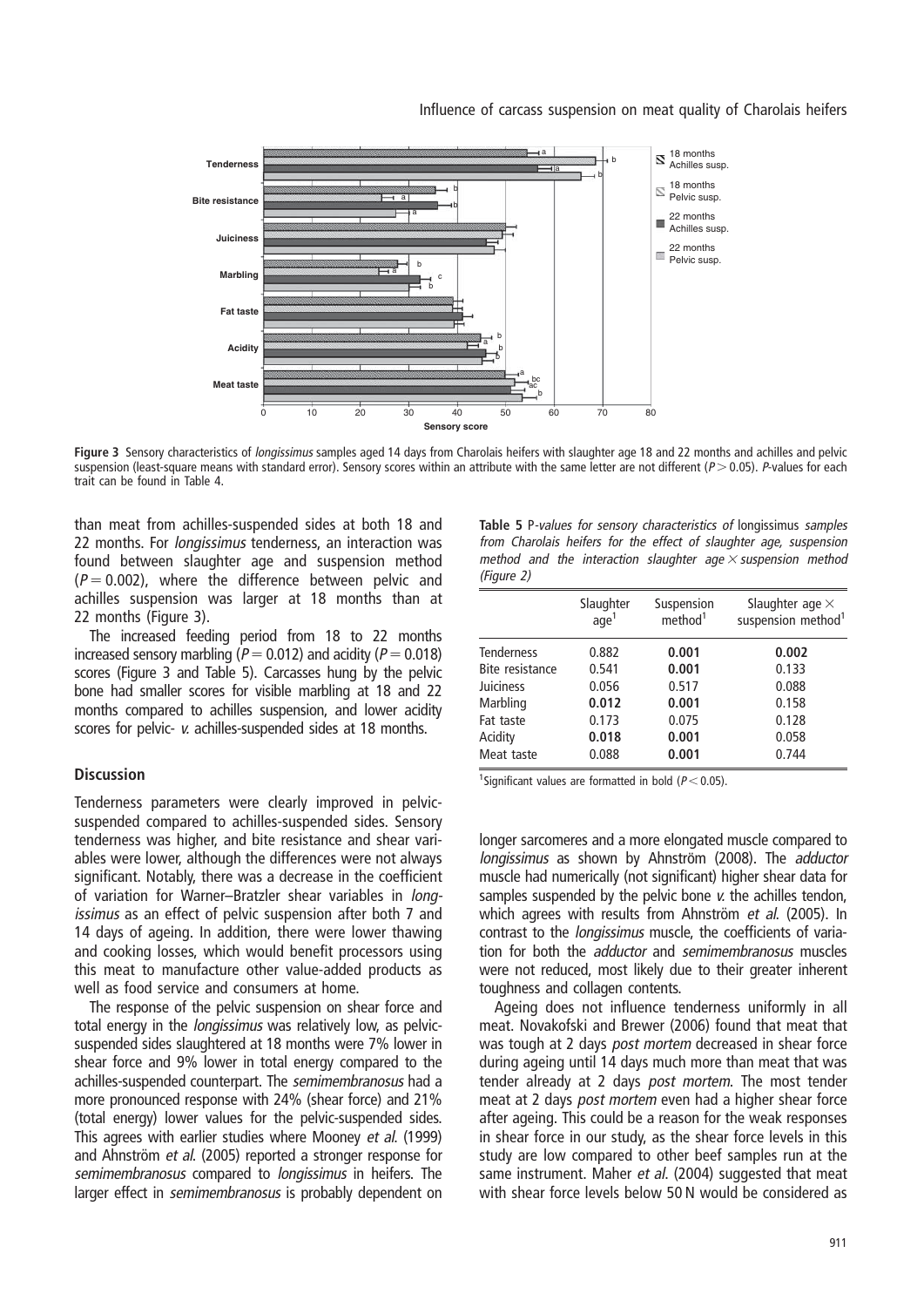being tender. This is, of course, depending on the protocol followed for analysis and also the calibration of the instrument (Wheeler et al., 1997).

Increasing the ageing time from 7 to 14 days did not produce any improvements in instrumental tenderness for pelvic-suspended sides. Similar results were shown for tender stretched longissimus by O'Halloran et al. (1998). However, samples from achilles-suspended sides apparently responded to ageing with lower shear force at 14 v. 7 days. This agrees with the results from Gruber et al. (2006), who found improvements in *longissimus* tenderness for achillessuspended samples aged 21 days.

The effect of pelvic suspension is in our study combined with the effect of electrical stimulation. Pelvic suspension has, however, been shown to be effective in the prevention of shortening in un-stimulated young bull carcasses in chilling conditions similar to ours (Sørheim et al., 2001). These authors also showed decreased variation in tenderness between samples after pelvic suspension. The additive effects of electrical stimulation and pelvic suspension are low but never negative (Fisher et al., 1994; Eikelenboom et al., 1998). Derbyshire et al. (2007) also demonstrated positive effects of electrical stimulation and pelvic suspension, as well as the combination of the two treatments. The positive effects of pelvic suspension can be of special advantage for smaller slaughterhouses that do not use electrical stimulation (Derbyshire et al., 2007).

Two outliers occurred for both peak force and sensory tenderness of the longissimus at 14 days of ageing for only the achilles-suspended sides (Figure 2). Pelvic suspension apparently was effective in decreasing the variation in tenderness traits, a commonly accepted benefit of this post mortem intervention technology (Wahlgren et al., 2002; Maher et al., 2005). The reason for the finding of outliers in our study is not obvious. Maher et al. (2005) produced super-contracted samples using hot-boning and fast chilling and obtained very tough, contracted meat at 2 and 7 days of ageing while the 14 days samples did respond to ageing and showed a decrease in shear force levels. In our study, we did not see any indications of abnormal contraction in the 7 days samples but only in the ones aged 14 days. This could be due to physical differences within the longissimus due to anatomical location, to chance, or to some unusual contraction phenomenon that needs to be further studied. This type of extreme shear force values might be frequent but generally considered to be outliers and therefore omitted. It is of special interest that pelvic suspension effectively eliminates this problem. In the study by Ahnström et al. (2006), two young bulls with extremely high shear force (approximately 120 N) in semimembranosus with achilles suspension showed a reduction in shear force by approximately 60 N after pelvic suspension. We have not found any explanation for these extreme values, but they are effectively eliminated by pelvic suspension. Since all carcasses in our studies were electrically stimulated, it can be concluded that this method alone was not sufficient for producing meat with a consistent tenderness.

For the evaluated sensory traits in our study, only visible marbling was higher after finishing for 4 months (Figure 3). This is contradictory to Harrison et al. (1978), who reported that all sensory traits improved after a longer rearing period, and to Vestergaard et al. (2000) who found that extensively fed young bulls gave better panel scores for tenderness, taste and juiciness after a finishing period of 10 weeks compared with animals slaughtered directly from pasture. Our study confirms the results by Hoving-Bolink et al. (1999), where a significant increase in IMF content did not result in better sensory characteristics. Generally, high marbling scores improve flavour and juiciness of beef as Harrison et al. (1978) found for grain-fed beef. However, Bruce et al. (2004) concluded that pasture-finished beef had the highest overall quality because of increased tenderness and juiciness despite the fact that the pasture-finished beef had a lower IMF content.

Of special interest, in the present study, was the lower amount of visible marbling in meat from pelvic-suspended heifers. This may be due to a stretching of muscle fibres on the adipose tissue, resulting in less-obvious visible marbling. Since some consumers prefer to buy meat with low marbling even though the taste of meat with higher marbling is preferred (Grunert, 1997; Ngapo and Dransfield, 2006), use of pelvic suspension could also have an advantage in juiciness and flavour in addition to its greater tenderness. The lower visible marbling in pelvic-suspended sides at 22 months compared to the achilles-suspended sides could also explain the lower  $L^*$  values after pelvic suspension. We found higher  $a^*$  and  $b^*$  values at 22 months of slaughter compared with 18 months, which is in line with other investigations (Lynch et al., 2002), whereas the suspension method did not affect  $a^*$  and  $b^*$  values.

We found an effect of suspension method on pH, with slightly lower pH-values after pelvic suspension in longissimus at 18 months and in *adductor* at 22 months. This is contradictory to Mooney et al. (1999) who showed no differences in pH due to pelvic suspension and Wahlgren et al. (2002) who reported slower pH decrease in pelvicsuspended sides but no differences in ultimate pH. Our finding is difficult to explain, but that might be due to the fact that the carcass was shackled for about 15 min early post mortem. During this time, the free leg (which was eventually suspended by the pelvic bone) is usually kicking and contracting to various degrees. During electrical stimulation the carcass was hanging by both legs. The lower pH in the non-shackled leg is in contrast to results by Smulders et al. (2006), who found the opposite effect of shackling and also lower shear force in longissimus from the shackled side at the earlier storage times (2 and 9 days after slaughter) but not later. The positive effect of pelvic suspension on lowering freezing loss has earlier been reported by Derbyshire et al. (2007).

# Conclusion

Our data clearly show the advantages of pelvic v. achilles suspension when utilizing production regimes where nutritional